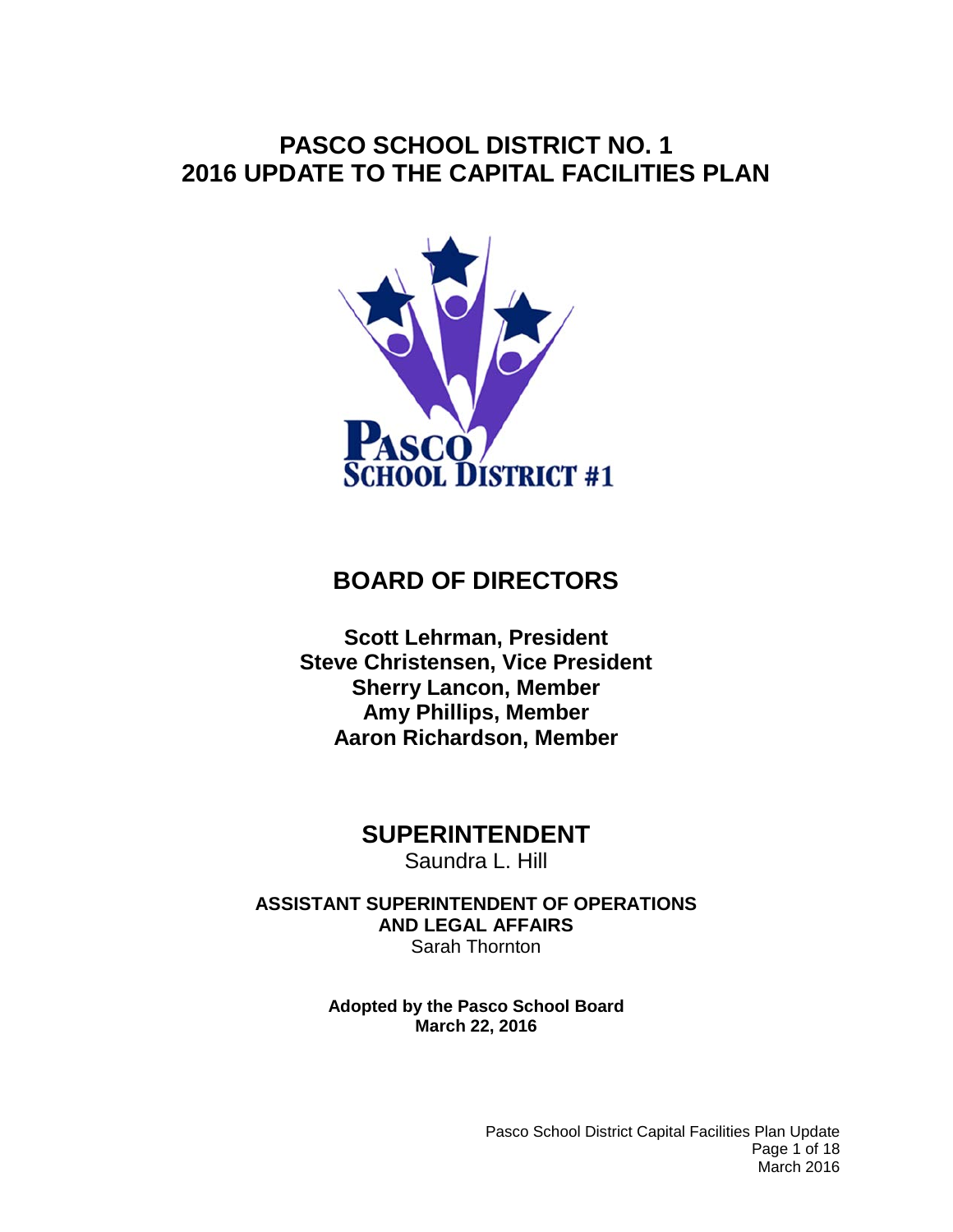## **SECTION 1 INTRODUCTION**

## **A.** *Purpose of the 2016 Update to the Capital Facilities Plan*

The City of Pasco adopted the Pasco School District 2011-2017 Capital Facilities Plan (CFP) on April 16, 2012. The CFP was adopted in accordance with the requirements in Ordinance 4046, the School Impact Fee Ordinance.

Section 3.133.025 of the School Impact Fee Ordinance describes the elements that must be addressed in the CFP. They include "the District's standard of service, an inventory of facilities, capacity by grade span, a six year enrollment forecast, facility needs and costs, a finance plan and calculation of the school impact fees." Once the CFP with these elements is adopted, the Ordinance says "[t]he District shall file an update to its capital facility plan at least once every two years." And, "[a]t lease once every two years, commencing on April 15, 2014, the City Council shall review and consider the District submitted capital facilities plan update."

This 2016 Update is being submitted to comply with the above requirements in the School Impact Fee Ordinance. The Update identifies changes that have occurred in the District since 2011-2017 CFP was adopted. The Update supplements the core information in the already adopted 2011-2017 CFP. The District is not requesting changes to the impact fees.

#### *B. Changes in the Pasco School District*

The District now serves over 17,300 students, an increase of 1,400 students since 2012. Updates to the most significant issues facing the District in terms of providing classroom capacity to accommodate existing and projected demands are:

- Steady residential development within the district's boundaries continues. The latest demographics study (Pasco School Enrollment Forecast, Hovee, Eric and Dennis, Paul, February 2014) predicts that housing starts may return to pre-recession levels. Since 2012, the City of Pasco has approved the construction of 981 single family units and 502 multi-family units.
- To construct all the improvements that are required to serve forecast growth, the District will have to ask the voters to approve additional bond measures. Approval of a bond requires a super majority (60% yes votes). The most recent bond to address immediate needs passed with a 62% yes vote in February 2013. Several strategies were used to significantly reduce the cost after the previous bond failed with a 48% yes vote in April 2011.
- After the April 2011 failure of the bond election, the Pasco School Board adopted multiple strategies to reduce the cost of school construction for taxpayers:
	- o Reconfigure grade level groupings to delay the construction of a more expensive per pupil middle school while increasing the need for additional elementary schools;
	- o Use property already owned by the district for school sites;
	- o Use the Pasco design that has been built 8 times for Pasco schools, thereby saving A/E, construction and maintenance costs;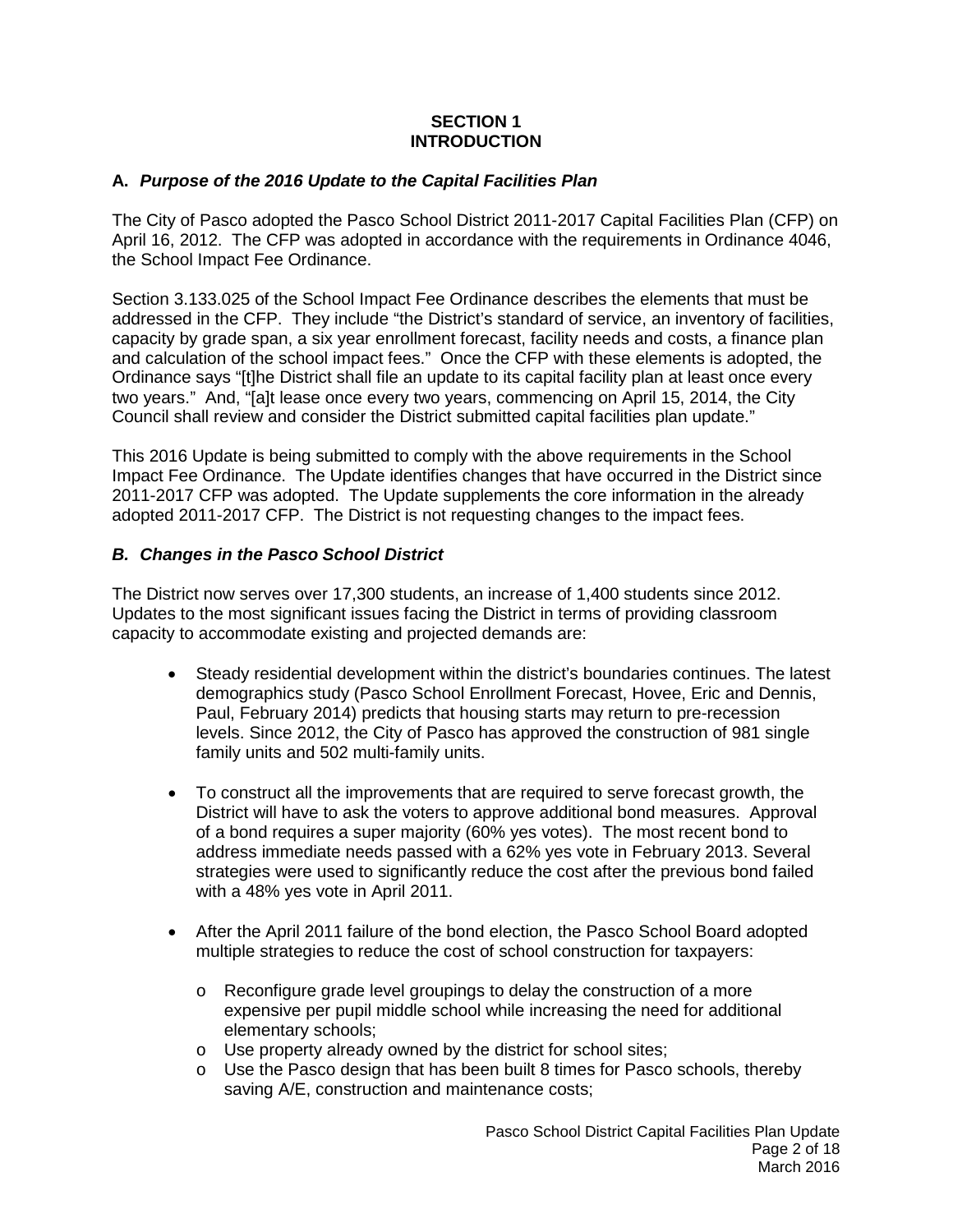- o Two schools to share one playground, reducing the amount of land to be purchased (Curie and Whittier);
- o Build larger elementary schools to reduce the total number needed and create efficiencies in operations;
- o Build schools to serve at least 50 years; and<br>o Maintain school buildings well to ensure thev
- Maintain school buildings well to ensure they last several decades.
- In order to reduce costs to Pasco taxpayers in the 2013 bond election, the Board asked voters to approve the construction of three large elementary schools instead of four, knowing that the three schools would lessen the overcrowding somewhat but not eliminate it.
- With the addition of capacity at the elementary level, grade level reconfiguration was implemented in the 2015-2016 school year. Middle school enrollment in grades 7-8 is now at an acceptable level for class size standards, allowing some room for enrollment growth at the middle level.
- Under the Supreme Court's *McCleary* decision, the Legislature is under court order to fully fund basic K-12 education as defined by the Legislature and the Legislature's Quality Education Council (QEC), which includes K-12 class size reduction. The Legislature has enacted the K-3 class size reductions to be phased in by 2017-2018. The K-3 target student-to-teacher ratio will be 17-1 (15-1 for high poverty schools), consistent with QEC recommendations. This is a significant change from district contractual class sizes which will be 24-1 K-1 and 27-1 2-3 in 2016. These reductions in class size will offset the new gains in capacity achieved through construction of new elementary buildings. The District anticipates the state will continue to adopt the QEC recommendations for K-12. This plan will be updated if warranted by legislative action.
- The District has implemented All-Day Kindergarten (ADK) in every Pasco elementary school beginning this school year (2015-2016). The District added portable classrooms to meet this requirement.
- The District will continue to use cost-reduction strategies Cost reduction strategies and District construction standards save taxpayer dollars. Chart 2 in the Appendix compares the square foot cost to build Pasco schools compared to other schools built in the state during the same time frame to serve the same grade level spans. Pasco construction costs are significantly lower than other school construction costs. In every case, Pasco's construction costs were not only lower but significantly so.
- In Chart 3 in the Appendix, State scoring matrices show that Pasco School District is effectively maintaining its schools as a community investment and asset, according to a third party review. The schools' adjusted maintenance score is significantly above its expected score for the facility's age, demonstrating effective maintenance by the district. These data mean that they will last longer and be able to serve more students before needing to be replaced.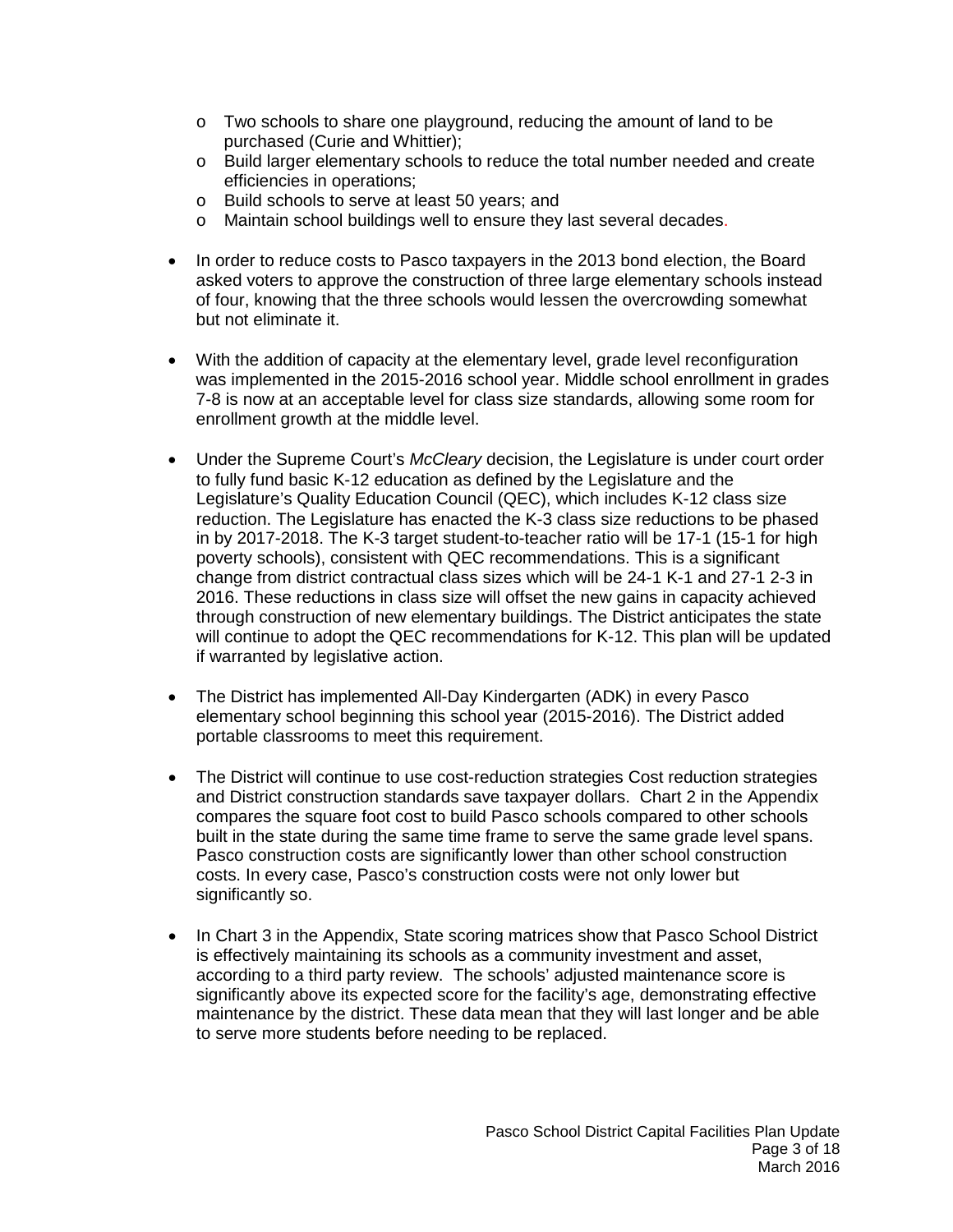#### **SECTION 2 DISTRICT EDUCATIONAL PROGRAM STANDARDS**

The District's core and special program needs, which are used to define the standard of service, are addressed in the 2011-2017 Capital Facilities Plan. Elementary school class size targets are to be implemented by 2017, and the District anticipates the Legislature will continue to adopt the QEC recommended class sizes in the future. Below are changes the District anticipates it will have to make to the program standards (or standard of service).

# *B. Elementary Educational Program Standards*

By 2017-2018 the state will provide funding for a student-to-teacher ratio of 17-1 in grades K-3 (15-1 for high poverty schools), consistent with QEC recommendations and *McCleary*. The class size of 15 will impact nine elementary schools which qualify as high poverty. The remaining six elementary schools will be impacted by the class size of 17.

In addition, the District has expanded all-day kindergarten to all Pasco schools in 2015 under State law, adding Angelou, Markham, Livingston, McGee, Franklin and McClintock. This has required a minimum of 10 additional classrooms based on 2013 kindergarten enrollment.

| Grade<br><b>Levels</b> | <b>Class Size Targeted by the QEC</b> |                          |      |  |  |  |
|------------------------|---------------------------------------|--------------------------|------|--|--|--|
|                        | <b>High-Poverty Schools</b>           | Non-High Poverty Schools | 2016 |  |  |  |
| $K-1$                  | 15                                    | 17                       | 24   |  |  |  |
| $2 - 3$                | 15                                    | 17                       | 27   |  |  |  |
| $4 - 6$                |                                       | 25                       | 28   |  |  |  |
| 4                      | 22                                    |                          |      |  |  |  |
| $5-6$                  | 23                                    |                          |      |  |  |  |
|                        | Gray                                  | Markham                  |      |  |  |  |
|                        | Whittier                              | McGee                    |      |  |  |  |
|                        | Robinson                              | Livingston               |      |  |  |  |
|                        | Longfellow                            | Angelou                  |      |  |  |  |
|                        | <b>Chess</b>                          | Franklin                 |      |  |  |  |
|                        | Emerson                               | <b>McClintock</b>        |      |  |  |  |
|                        | Frost                                 |                          |      |  |  |  |
|                        | Twain                                 |                          |      |  |  |  |
|                        | Curie                                 |                          |      |  |  |  |

#### **Elementary Class Size Recommendations by the Legislature's Quality Education Council** *Grades K-3 Enacted by the Legislature*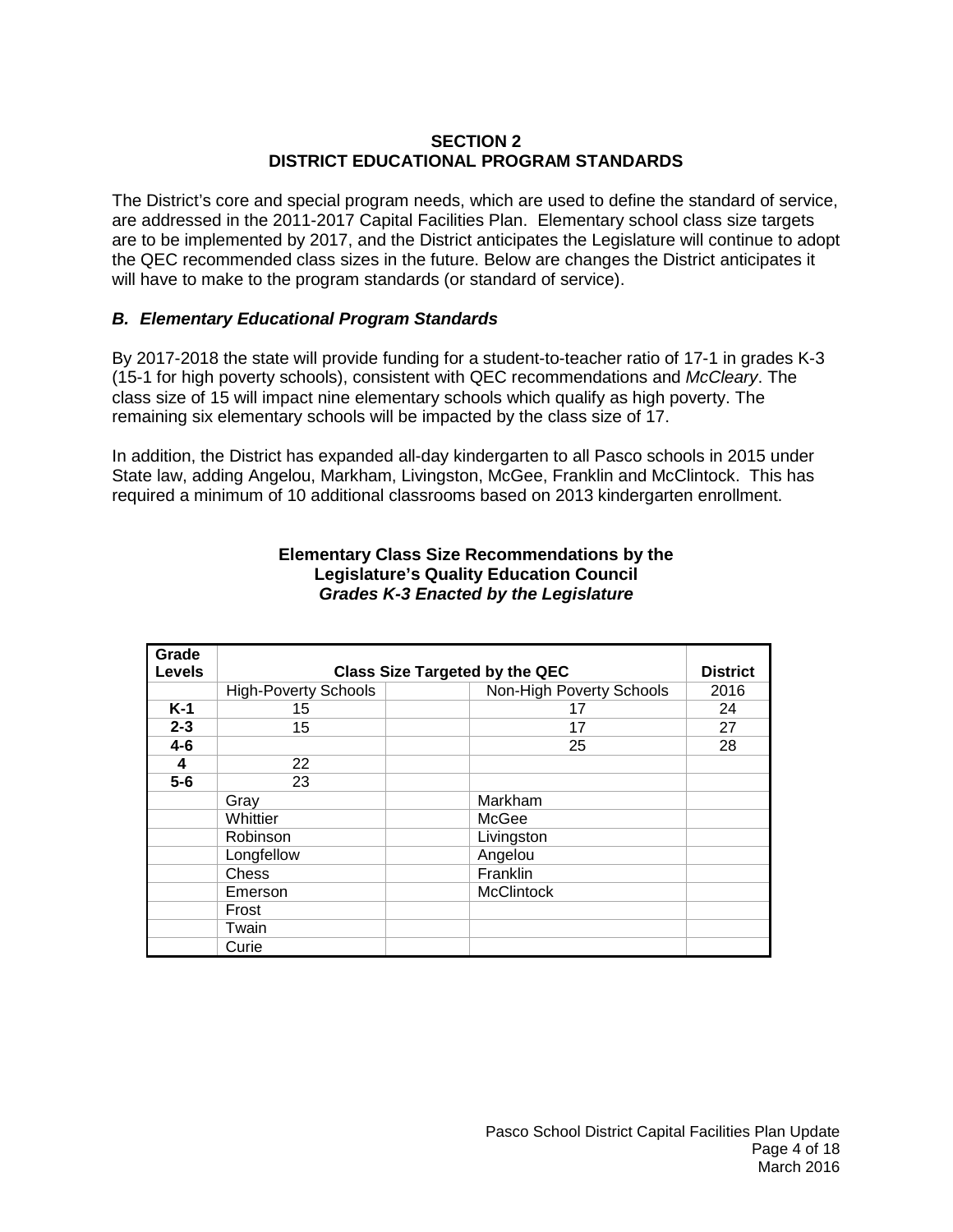# *C. Middle and High School Program Standards*

Secondary (Middle and High) school class size standards also are projected to be reduced to levels set by the State's Quality Education Council with recommendations to be mandated under *McCleary* as noted below.

| Grade<br><b>Levels</b> | <b>Class Size Targeted by the QEC</b> |                          |            |  |  |  |
|------------------------|---------------------------------------|--------------------------|------------|--|--|--|
|                        | <b>High-Poverty Schools</b>           | Non-High Poverty Schools | 2016       |  |  |  |
| $7 - 8$                | 23                                    | 25                       | $*30$      |  |  |  |
| $9 - 12$               | 23                                    | 25                       | $*30$      |  |  |  |
|                        |                                       |                          | *Max       |  |  |  |
|                        | Stevens MS                            | McLoughlin MS            | $155$ /day |  |  |  |
|                        | Ochoa MS                              |                          |            |  |  |  |
|                        | Pasco HS                              |                          |            |  |  |  |
|                        | Chiawana HS                           |                          |            |  |  |  |
|                        | New Horizons Hs                       |                          |            |  |  |  |

#### **Secondary Class Size Recommendations by the Legislature's Quality Education Council**

#### **SECTION 3 CAPITAL FACILITIES INVENTORY**

As described in the 2011-2017 CFP, the district facilities inventory serves to establish a baseline for determining the facilities necessary to accommodate future demand (student enrollment) at acceptable levels of service. Three schools have been added since the 2014 update to the CFP, resulting in an increase to the permanent capacity calculation. The District also has added and will continue to add portables at all the schools as temporary housing.

# **A. Elementary Schools**

As detailed more fully in the 2011-2017 CFP and 2014 update, there are now a total of fifteen (15) elementary schools. Thirteen (13) serve grades K-6, one (1) serves grades K-2, and one (1) serves grades 3-6. The fifteen (15) elementary schools provide capacity to serve 7,735 students in permanent capacity. As of October 1, 2015, there were 9,940 elementary students enrolled.

There are 129 portable classrooms at the elementary schools. Since 2014, the District has added 33 new portable classrooms as temporary capacity. This includes the modification of septic and water service at Markham elementary to allow expansion through the addition of portables which was completed in 2015. Of the 129 portable classrooms, 65 provide permanent capacity for 1,365 elementary students.

The state does not count portable classrooms when calculating a district's classroom inventory for purposes of eligibility for state assistance for construction. However, the District has counted some portables into the permanent capacity calculation after consultation with the City of Pasco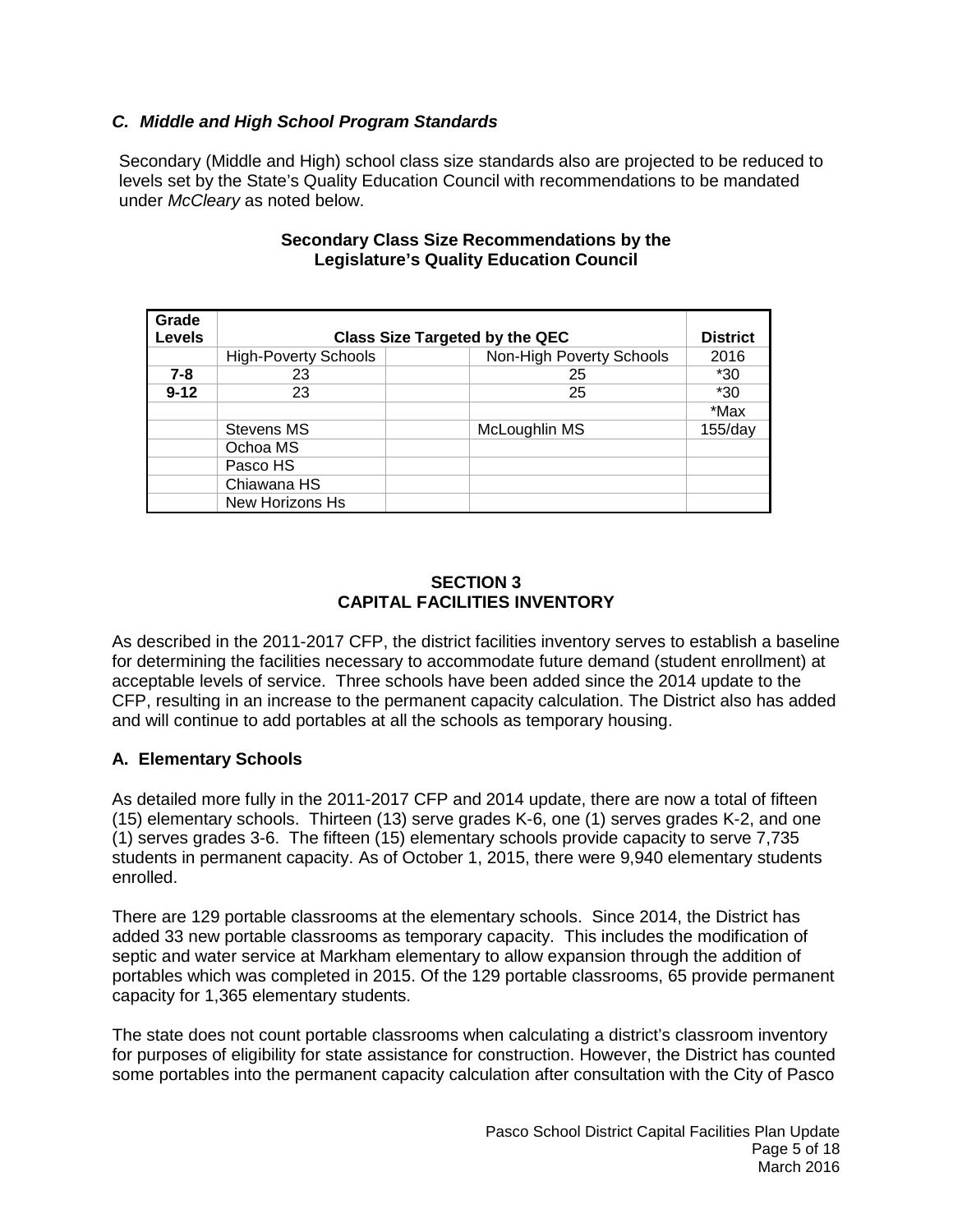and the recognition that it would likely be cost prohibitive to change all the portable capacity into brick and mortar capacity.

# **B. Middle Schools**

As detailed more fully in the 2011-2017 CFP, there are three middle schools. The schools now serve grades 7-8. The middle schools provide capacity to serve approximately 2,814 students. As of October 1, 2015 there were 2,540 students enrolled.

There are 64 portable classrooms at the middle schools. Since 2011, the District added sixteen (16) new portable classrooms, which provide temporary capacity. Of the 64 portable classrooms, 20 provide permanent capacity for approximately 460 students.

In 2011, the Multi Track Year Round Task Force recommended that sixth grade become a part of the elementary schools, thereby delaying the need for middle school space and increasing the need for elementary schools which saves the taxpayers the higher cost of building a new middle school. The board approved the configuration change on October 11, 2011. This change has been implemented in the current (2015-16) school year.

# **C. High Schools**

As detailed more fully in the 2011-2017 CFP, there are two traditional high schools serving grades 9-12. There is capacity to serve 3,931 students in the high schools. As of October 1, 2015 there were 4,904 students enrolled. One high school, Pasco High, also has 25 portable classrooms, which provide permanent capacity for approximately 500 students.

There is one alternative high school that serves grades 9–12. The alternative school is currently located in 11 portable classrooms and serves over 200 students.

No portables were added at the high schools since 2011.

# **D.****Support Facilities**

Bus parking has been expanded into the District's maintenance lay-down yard at the Port of Pasco property (Building 210). The district will be leasing additional space from the Port to replace the lost lay-down yard capacity.

# **D. Land Inventory**

The District currently owns nine unimproved parcels. Seven are identified in the 2011-2017 CFP. Since 2014 the District acquired a 39-acre parcel located east of Road 100, and approximately nine and a half (9.5) acres at North Utah Avenue and East Salt Lake Street. The district intends to sell a .33 acre parcel that was gifted to the district and is not suitable for school purposes.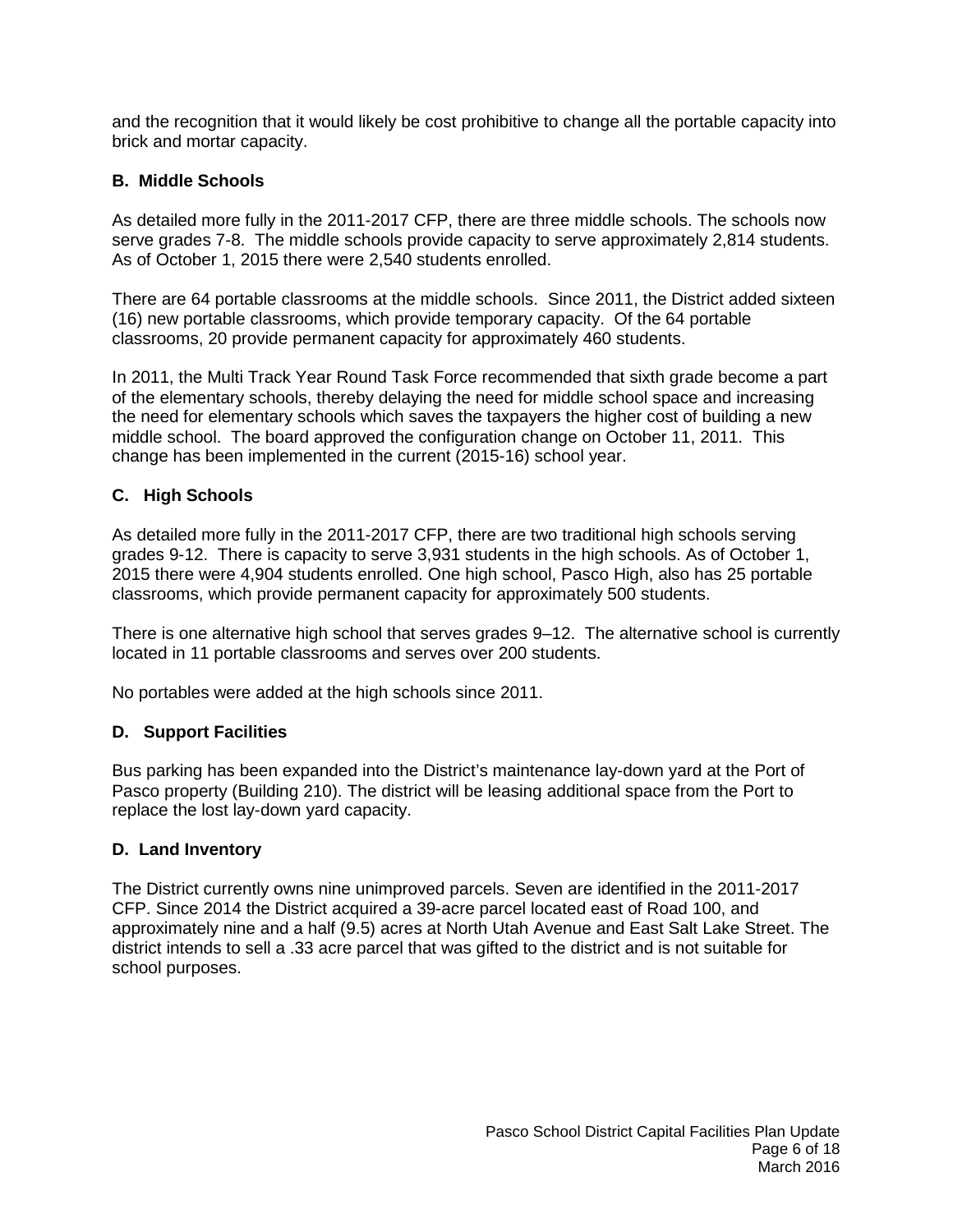#### **SECTION 4 STUDENT ENROLLMENT PROJECTIONS AND CAPACITY BY GRADE SPAN**

#### *A. Projected Student Enrollment*

Since 2014 the District received and reviewed four enrollment forecasts. All four forecasts predict increased enrollment. For purposes of the 2016 CFP Update, the District is relying on the conservative 2015 enrollment forecast, which is prepared and published by OSPI. OSPI forecasts are for six years, starting with actual enrollment in October.

In October 2011 there were 15,633 students enrolled in grades K-12. In October 2015 there were 17,353 students enrolled, which is an increase of 1,720 students. By 2021, the forecast predicts there will be 18,597 students enrolled in grades K-12, which is an additional 1,244 students over 2015. The District will need to add permanent and temporary capacity at the elementary and secondary levels to serve the growth. Student enrollment projections can be found in the Appendix, Chart 3.

#### *B. Capacity by Grade Span*

Enrollment in grades K-6 is forecast to grow by over 200 students. At the same time, class size standards are expected to be reduced by the state. Based on the forecast enrollment increase and the anticipated class size reduction, the district will need to add capacity for 2,381 students.

In grades 7-8, middle school enrollment in grades 7-8 is now at an acceptable level for class size standards, allowing some room for enrollment growth at the middle level. However, class size standards are also expected to be reduced. In that case, the district will need to add capacity for 126 students.

Enrollment in grades 9-12 is currently 4,904 with permanent capacity for 3,931. High school enrollment is over capacity and the forecast is for continued growth. The district is proceeding with plans to relocate New Horizons High School which will add capacity for approximately 200 more students. The district will need to add capacity for 1,610 students at the high school level.

The current capacity in the existing schools and the capacity that is needed to serve forecast growth through 2021 was revised based on class size reduction targets and construction projects completed through December 31, 2015. Please see Chart 6 in the Appendix.

# **SECTION 5 CAPITAL FACILITIES NEEDS**

To help districts meet the K-3 class size reduction enumerated in RCW 28A.150.260 and RCW 28A.150,315, 2015 the Legislature approved capital funds for a grant through the School Construction Assistance Program (SCAP) to assist districts in building facilities to achieve the K-3 class size reduction targets. OSPI determined the district is in need of 39 classrooms to achieve K-3 class size reduction. Districts may not use the funds to add portable classrooms. The district applied for the funds and is awaiting news of an award. There are insufficient funds allocated by the state to fund every district which submitted for the grant. Regardless, if the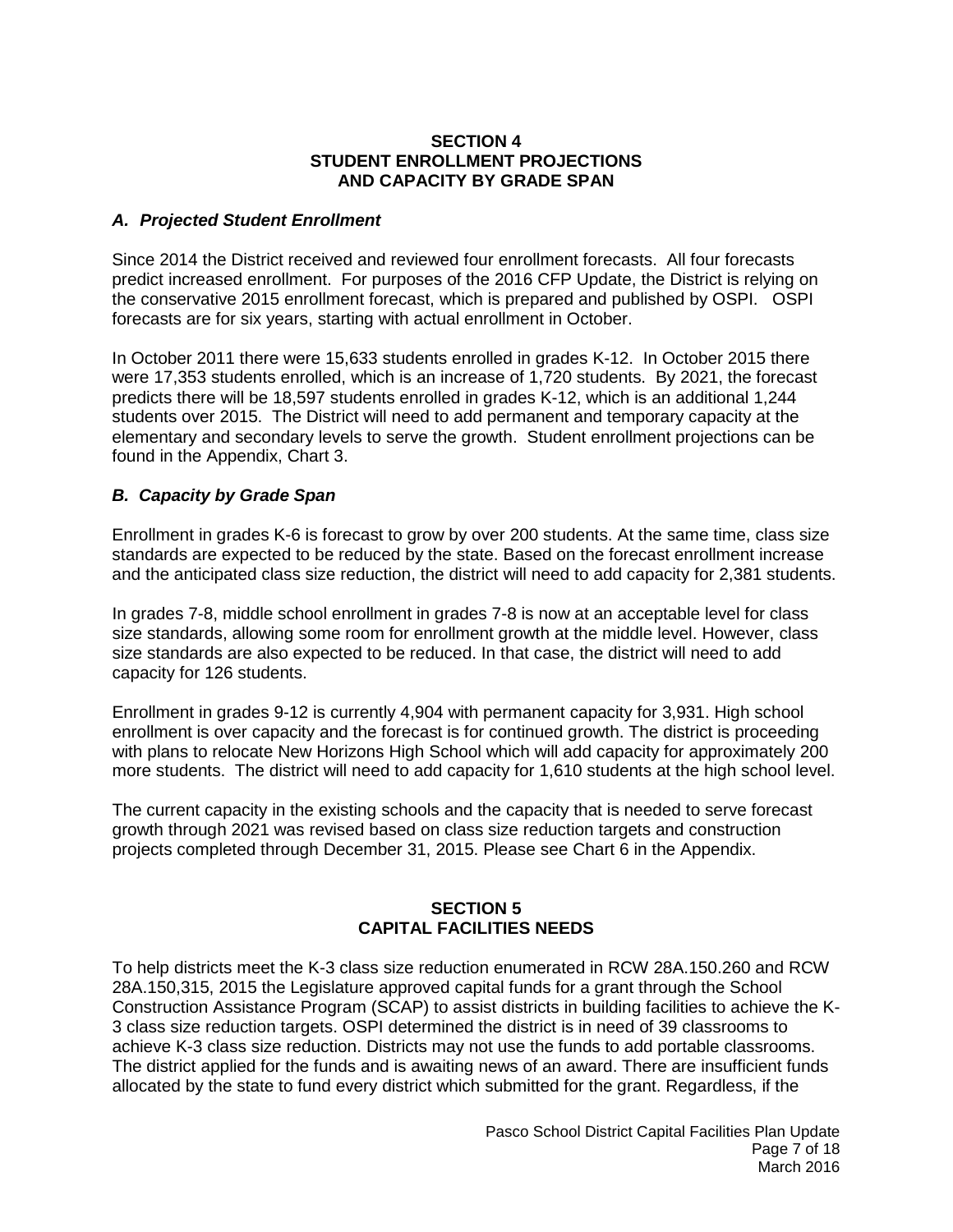funds are sufficient and the funded project would be reasonably feasible, the district intends to accept state funding. However, any additional capacity added through the grant would not significantly address the need for added capacity due to enrollment growth.

To serve growth and address class size reduction, the District plans on constructing and expanding additional elementary schools. The District will also relocate New Horizons High School and expand Chiawana High School to serve 800 additional 9-12 grade students. Portable classrooms will be used to serve additional growth and to provide temporary facilities while funding is secured to construct brick and mortar facilities. The new schools and portable classrooms will provide the needed capacity identified above.

In addition to building schools that add capacity for growth, the District will make other improvements to serve students. The improvements will be constructed in phases and cannot occur until bonds are approved by the voters. The Pasco Facilities Task Force was reconvened in 2014-2015 and identified recommended priorities for the District. Future phases for improvements incorporate the task force recommendations in the PFTF report which was accepted by the Board of Directors on November 10, 2015. The improvements, along with the added capacity and cost estimates, are set out in Chart 7 in the Appendix.

# **SECTION 6 CAPITAL FACILITIES FINANCING PLAN**

The District's ability to fund the planned improvements that will add capacity is dependent upon the passage of bond elections at a 60% supermajority and receipt of State Construction Assistance Program (SCAP) funds, also known as "state match" funds. Costs for improvements that add capacity are used to calculate school impact fees. School impact fees, or SEPA mitigation fees, will be used to pay for improvements that add capacity; however, they only cover a portion of the costs for the needed improvements. The majority of the costs to construct the improvements will be paid for with bonds and capital construction funds from the state once bonds are approved in a special election.

In addition to construction of facilities to add capacity, the district also needs to acquire school sites for future construction, and must make a variety of improvements that are needed at existing facilities. A key PFTF priority was to address capital facilities needs related to safety and health. The PFTF also recommended constructing a new middle school to serve central Pasco (replacing Stevens Middle School) which would add capacity but also address significant capital maintenance needs. Forecast funding sources for improvements are listed in Chart 8.

#### **SECTION 7 SCHOOL IMPACT OR MITIGATION FEES**

The District's ability to fund the improvements that are needed to serve forecast growth depends on new development contributing to the cost to build the schools that will serve the students that live in new housing. The District is collecting school impact fees from development in the City and will continue to request mitigation fees from developers in Franklin County. The District files annual reports with the City regarding the use of the school impact fees.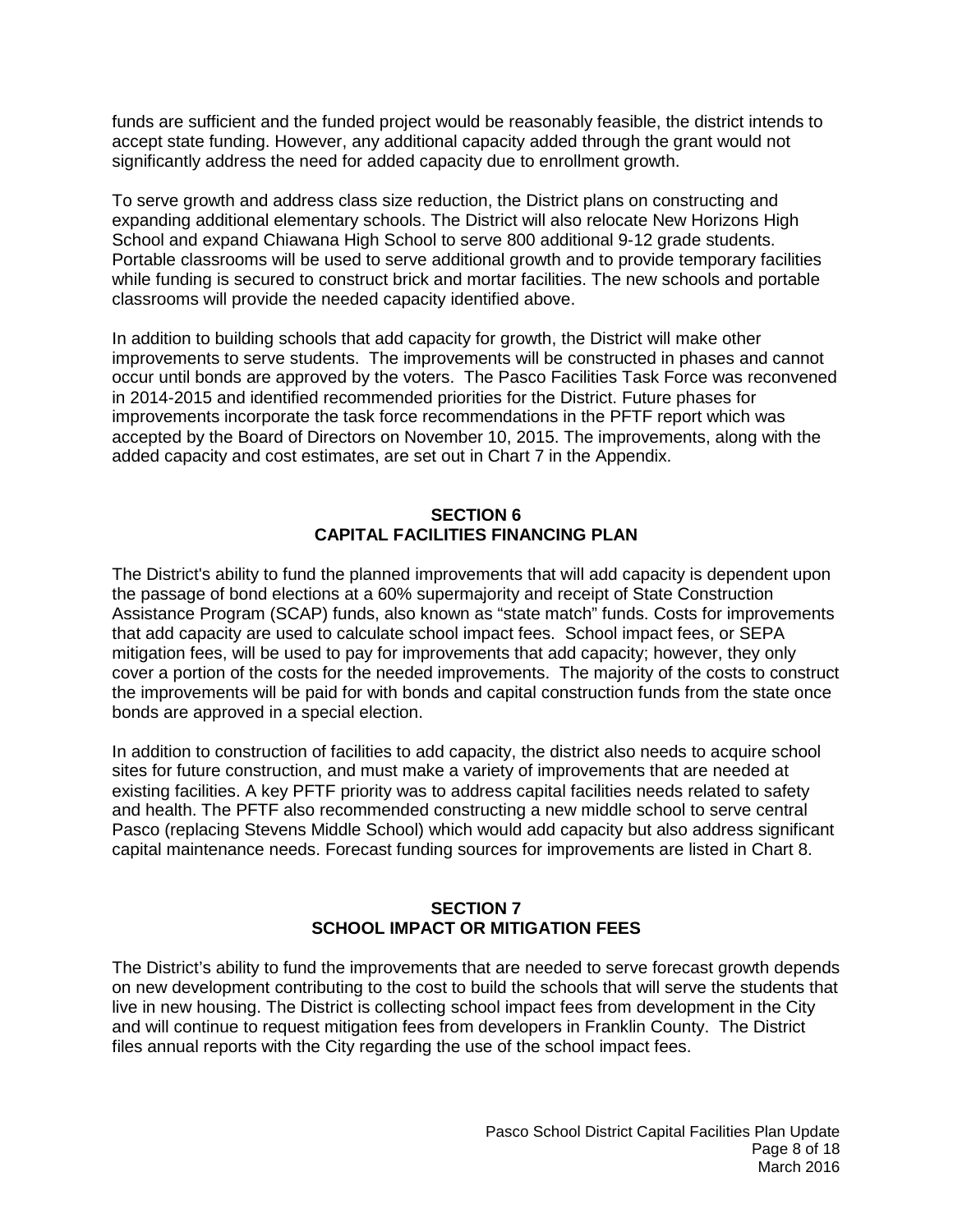The District has calculated school impact fees using the commonly accepted statewide formula, which is in the City's impact fee ordinance. The fees are calculated based on forecast growth, facilities that are needed to serve the growth, and the estimated costs for those facilities. The calculated impact fee amounts, in Appendix B, are \$5,706 for each single family residence and \$6,484 for each multi-family residence. However, the District is requesting the City continue collecting the current amounts which are:

Single Family: \$4,700

Multi Family: \$4,525

The district began receiving impact fees from the City in 2012. To date, the district has received \$5,209,713. Of that amount, \$1,250,000 was used to reduce the principal of the 2013 bond and \$2,208,772 was used to pay for a portion of the 2015-2016 portable classrooms. The district is planning to use an additional \$1,636,000 for portable classrooms in 2016, 2017, bringing the balance to \$114,941. The district will plan to use future impact fees as allowed by law, either for continued portable classroom purchases, or towards the cost of construction of permanent capacity to house students.

# **CONCLUSION**

The District continues to use a variety of strategies to plan, reduce costs, and mitigate the effects of student enrollment growth. Receipt of impact fees remains critical to ensuring the District is able to manage growth by providing sufficient student facilities. The forecast of steady enrollment growth over the next six years underscores the need to use a variety of financing measures, including the passage of bonds, expenditure from the General Fund, and impact fees to meet the needs of the community.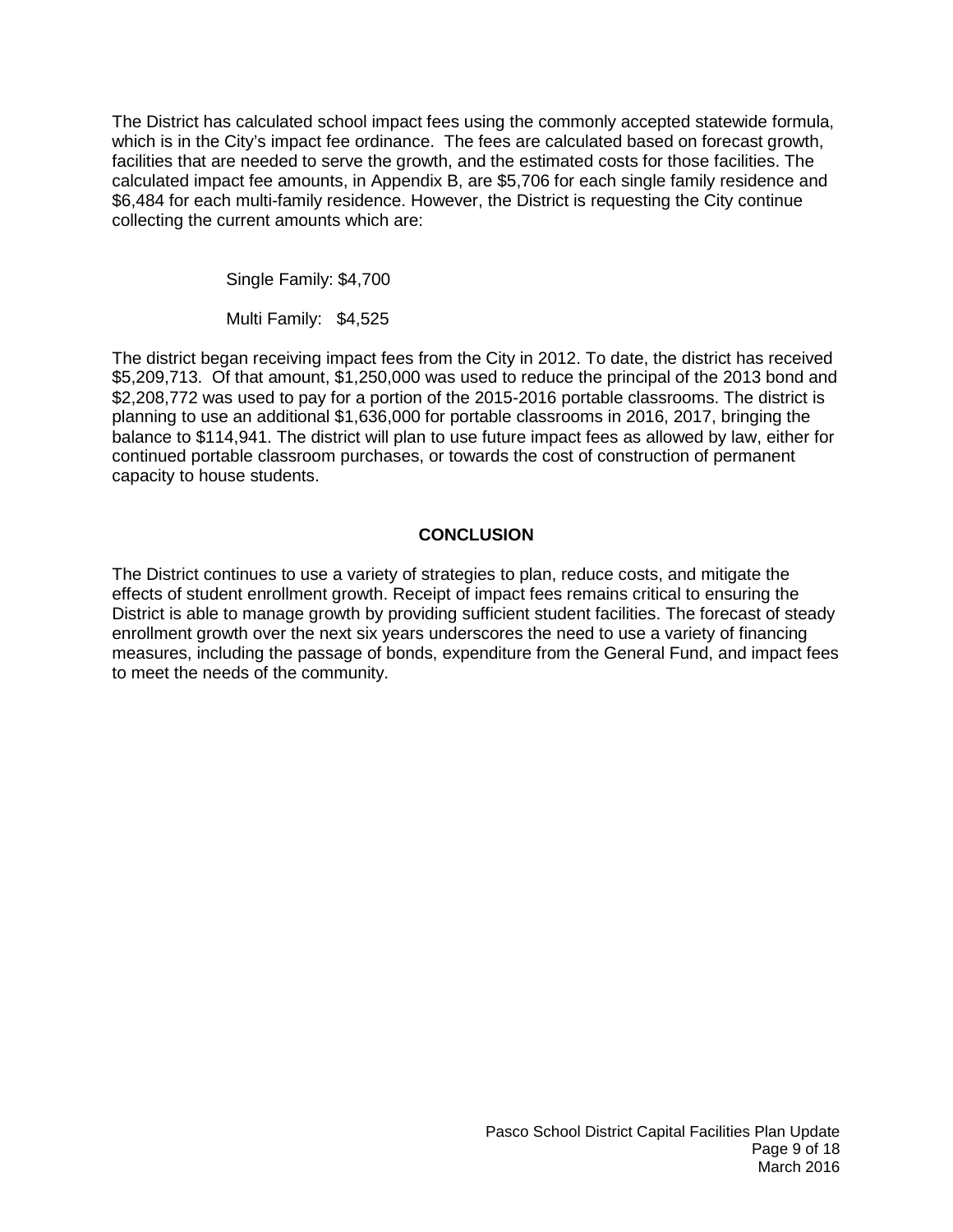# **APPENDIX A**

2015-2016 Supporting Data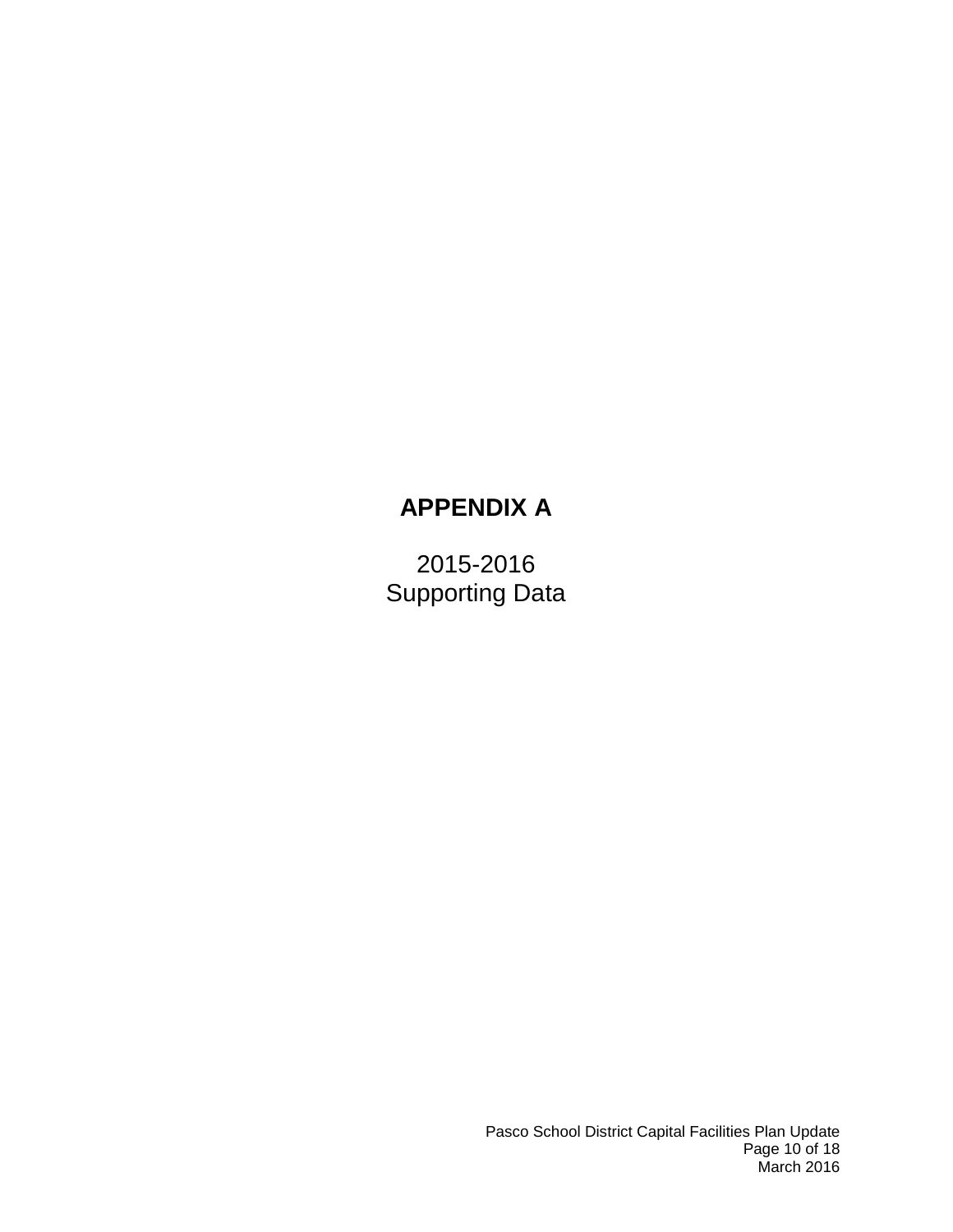#### **Chart 1** *Permanent Capacity October 1, 2015*

| <b>Elementary</b><br><b>Schools</b> | <b>Grades</b><br><b>Served</b> | High<br>Poverty? | <b>Teaching</b><br>Stations* | <b>Brick &amp;</b><br><b>Mortar</b> | <b>Permanent</b><br><b>Portables</b> | <b>Total</b><br><b>Permanent</b> | Oct. 1.<br>2015 |
|-------------------------------------|--------------------------------|------------------|------------------------------|-------------------------------------|--------------------------------------|----------------------------------|-----------------|
|                                     |                                |                  |                              | Capacity**                          |                                      | Capacity***                      | Enroll.         |
| Gray                                | K-6                            | v                | 21                           | 399                                 | 5                                    | 494                              | 552             |
| Markham                             | K-6                            | N                | 11                           | 231                                 | 3                                    | 294                              | 371             |
| McGee                               | K-6                            | N                | 17                           | 357                                 | 7                                    | 504                              | 613             |
| Twain                               | K-6                            | v                | 20                           | 380                                 | 8                                    | 532                              | 778             |
| Angelou                             | K-6                            | N                | 26                           | 546                                 | 8                                    | 714                              | 935             |
| Livingston                          | K-6                            | N                | 17                           | 357                                 |                                      | 504                              | 795             |
| Whittier                            | K-2                            | v                | 20                           | 380                                 | 6                                    | 504                              | 586             |
| Robinson                            | K-6                            | v                | 26                           | 494                                 | 8                                    | 646                              | 802             |
| Emerson                             | K-6                            | $\checkmark$     | 21                           | 399                                 | 3                                    | 456                              | 643             |
| Longfellow                          | K-6                            | v                | 19                           | 361                                 | 3                                    | 418                              | 439             |
| Frost                               | K-6                            |                  | 20                           | 380                                 | 5                                    | 475                              | 648             |
| Chess                               | K-6                            | v                | 21                           | 399                                 | $\overline{2}$                       | 437                              | 559             |
| <b>Franklin STEM</b>                | K-6                            | N                | 29                           | 609                                 | 0                                    | 609                              | 745             |
| <b>McClintock STEM</b>              | K-6                            | N                | 28                           | 588                                 | $\Omega$                             | 588                              | 649             |
| Curie STEM                          | $3-6$                          | v                | 30                           | 570                                 | 0                                    | 570                              | 793             |
| <b>TOTALS</b>                       |                                |                  |                              | 6,450                               | 65                                   | 7,735                            | 9,908           |

| <b>Middle Schools</b> | <b>Grades</b><br><b>Served</b> | <b>High</b><br>Poverty? | Teaching<br>Stations* | <b>Brick &amp;</b><br><b>Mortar</b><br>Capacity** | <b>Permanent</b><br><b>Portables</b> | <b>Total</b><br><b>Permanent</b><br>Capacity*** | Oct. 1,<br>2015<br>Enroll. |
|-----------------------|--------------------------------|-------------------------|-----------------------|---------------------------------------------------|--------------------------------------|-------------------------------------------------|----------------------------|
| <b>McLoughlin</b>     | 7-8                            | N                       | 40                    | 988                                               | 10                                   | 1.238                                           | 1,183                      |
| <b>Stevens</b>        | 7-8                            |                         | 27                    | 612                                               |                                      | 727                                             | 654                        |
| Ochoa                 | 7-8                            |                         | 32                    | 734                                               |                                      | 849                                             | 700                        |
| <b>TOTAL</b>          |                                |                         | 98                    | 2.334                                             | 20                                   | 2.814                                           | 2,537                      |

| <b>High Schools</b> | <b>Grades</b><br><b>Served</b> | <b>High</b><br>Poverty? | <b>Teaching</b><br>Stations* | Brick &<br><b>Mortar</b><br>Capacity** | <b>Permanent</b><br><b>Portables</b> | <b>Total</b><br><b>Permanent</b><br>Capacity*** | Oct. 1.<br>2015<br>Enroll. |
|---------------------|--------------------------------|-------------------------|------------------------------|----------------------------------------|--------------------------------------|-------------------------------------------------|----------------------------|
| Pasco High School   | $9 - 12$                       |                         | 58                           | 1328                                   | 25                                   | 1903                                            | 2,079                      |
| Chiawana HS         | $9 - 12$                       |                         | 88                           | 2028                                   |                                      | 2028                                            | 2,557                      |
| New Horizons        | $9 - 12$                       |                         |                              |                                        |                                      |                                                 | 271                        |
| <b>TOTAL</b>        |                                |                         | 146                          | 3,356                                  | 25                                   | 3.931                                           | 4,907                      |

\*Teaching stations are brick & mortar teaching stations from state report less rooms necessary for specialized instruction such as Art, Music, Special Education, Technology, etc.

\*\*Brick and Mortar Capacity is number of teaching stations multiplied by the average QEC class size recommendations for grades K-6. For non-high poverty K-6 schools, the average is 21. For high poverty K-6 schools, the average is 19.

\*\*\*Total Permanent capacity adds the teaching stations in the permanent portables multiplied by the average QEC class size recommendations for grades K-6 as listed above.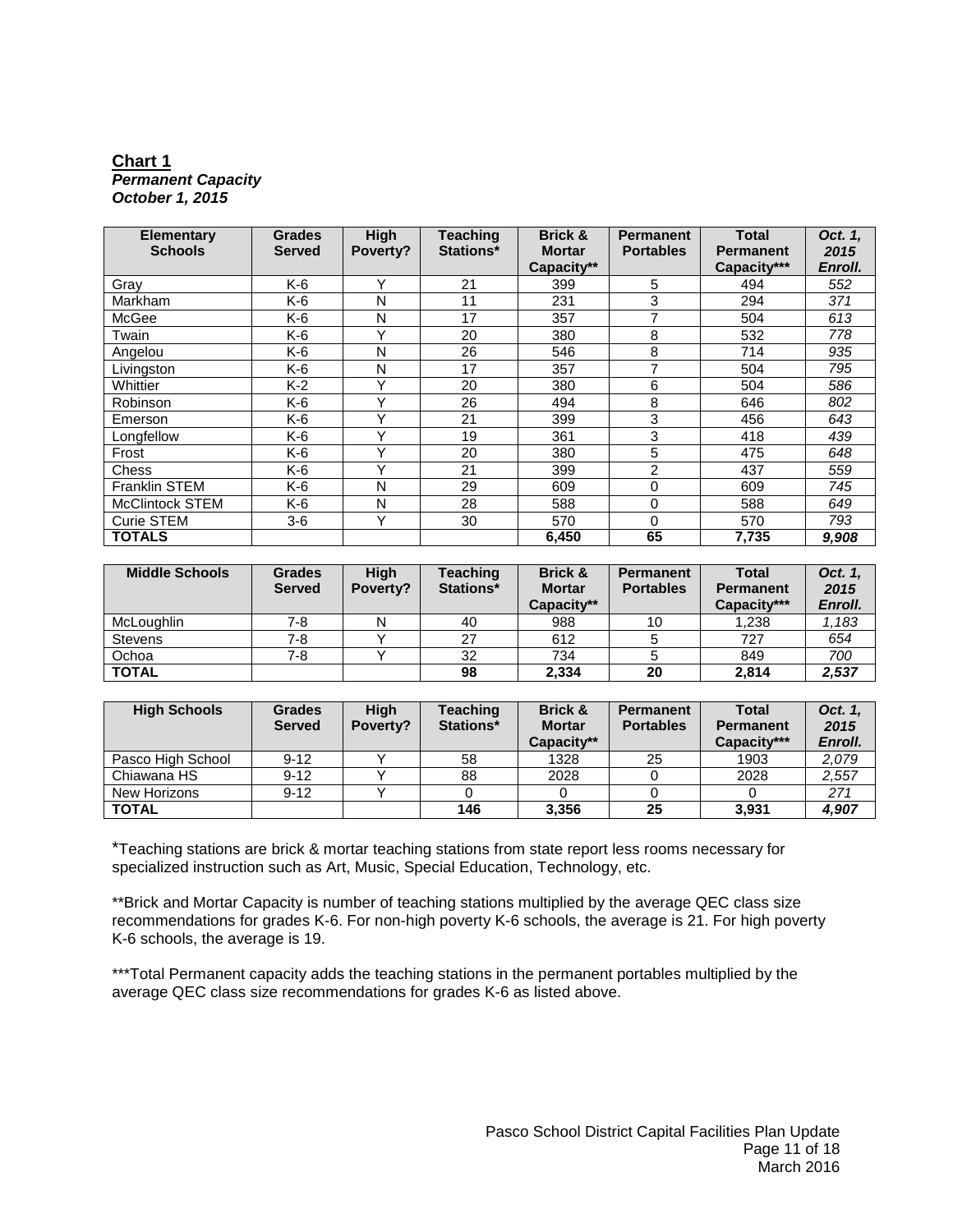# **Chart 2** *Comparison Construction Costs Pasco Schools vs. Other WA Schools*

|           | <b>Pasco Schools</b>                                        | <b>Other WA Schools</b> |                                                             |                                |
|-----------|-------------------------------------------------------------|-------------------------|-------------------------------------------------------------|--------------------------------|
| 2014-2015 | <b>Average New</b><br><b>STEM</b><br>Elementary<br>Schools* | \$284.04                | <b>Washington State</b><br><b>Elementary Average</b>        | \$319.35                       |
| 2007-09   | <b>CHS</b>                                                  | \$211.56/sf             | Other high schools                                          | \$247.18/sf and<br>\$401.45/sf |
| 2005      | Robinson<br>Elementary                                      | \$140.11/sf             | State average for<br>similar sized schools<br>in eastern WA | \$276/sf                       |
| 2004      | Angelou<br>Elementary                                       | \$127.84/sf             | State average for<br>similar sized schools<br>in eastern WA | \$206.80/sf                    |
| 2002      | Ochoa Middle<br>School                                      | \$118.81/sf             | Middle School                                               | \$167.41/sf                    |

*Source: OSPI March 3, 2016* 

*<http://www.k12.wa.us/SchFacilities/Programs/SchoolConstructionProjects.aspx>*

*\*Average per square foot cost for new construction of Franklin, McClintock, and Curie STEM Elementary Schools.*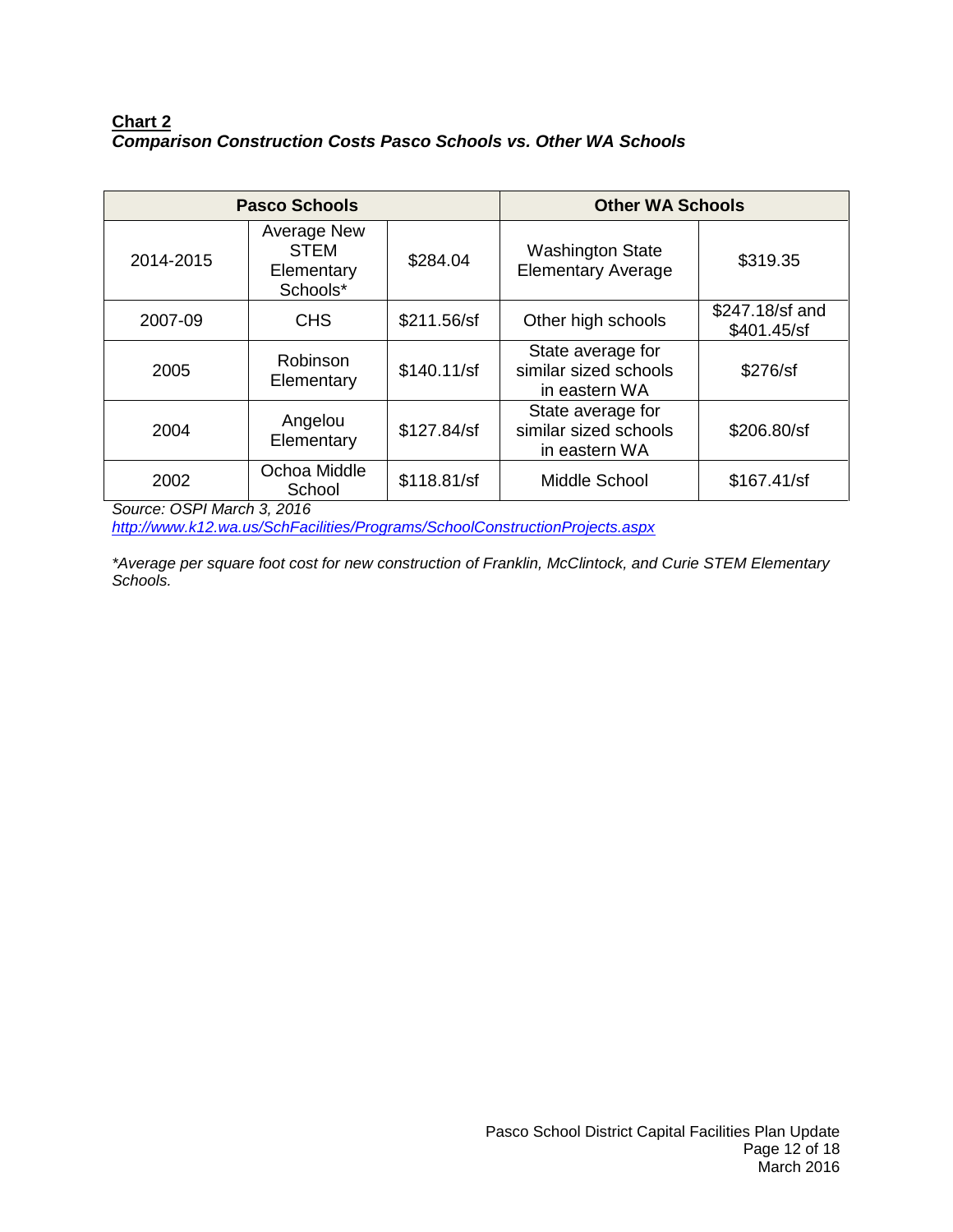# **Chart 3** *Pasco School District Asset Preservation Program 2016 Building Condition Scores*

|                                 |              | <b>OSPI</b>        | 2014            | 2015            | 2016            |
|---------------------------------|--------------|--------------------|-----------------|-----------------|-----------------|
|                                 |              | <b>Current</b>     |                 |                 |                 |
|                                 | Age in       | <b>Draft Score</b> | <b>Adjusted</b> | <b>Adjusted</b> | <b>Adjusted</b> |
| <b>Building</b>                 | <b>Years</b> | by Age             | <b>B.C.E.</b>   | <b>B.C.E.</b>   | <b>B.C.E.</b>   |
| <b>Emerson Elementary</b>       | 19           | 79                 | 86.94           | 87.94           | 87.94           |
| <b>Frost Elementary</b>         | 19           | 79                 | 86.44           | 86.44           | 86.44           |
| <b>Pasco High School</b>        | 63           | 62                 | 70.33           | 73.12           | <b>NA</b>       |
| <b>Chiawana High School</b>     |              | 94                 | 98.05           | 95.40           | 95.3            |
| <b>Franklin STEM Elementary</b> |              | 100                | ΝA              | <b>NA</b>       | 100             |

"B.C.E." is the Building Condition Evaluation score given by OSPI for those facilities in which State School Construction Assistance Program (state match) dollars were used. The Current Draft Score" is OSPI's expected score for the age of the facility, given average use and maintenance.

Pasco High School is no longer assigned a B.C.E. score for purposes of state reporting because of the age of the facility. However, the district continues to monitor and score Pasco High School for internal monitoring purposes.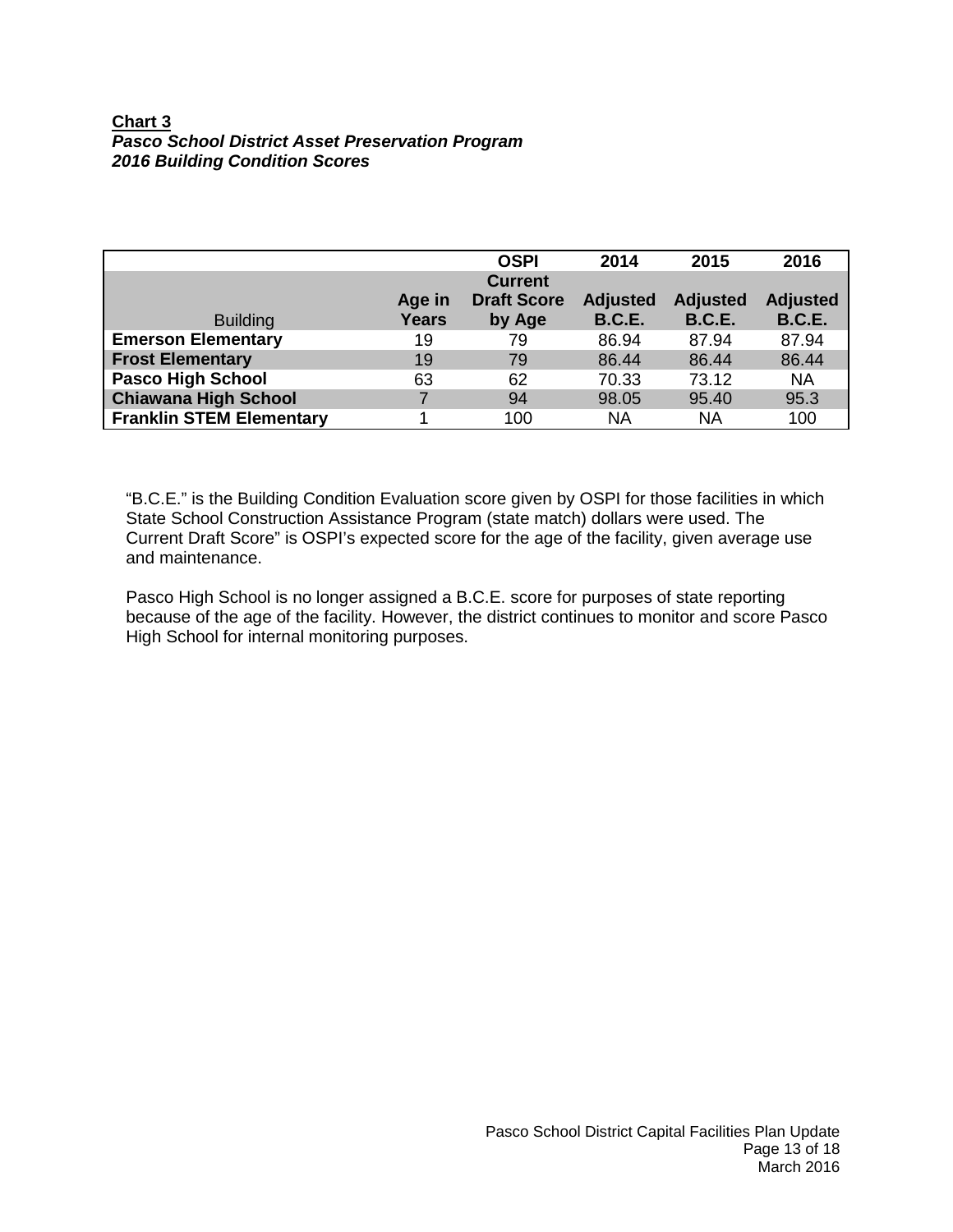# **Chart 5** *OSPI Actual and Projected Enrollments 2015-2021 October 1, 2015*

|                            | Actual |        |        | --- PROJECTED ENROLLMENTS --- |        |        |        |
|----------------------------|--------|--------|--------|-------------------------------|--------|--------|--------|
| Grade                      | 2015   | 2016   | 2017   | 2018                          | 2019   | 2020   | 2021   |
|                            |        |        |        |                               |        |        |        |
| Kindergarten               | 1,354  | 1,424  | 1,427  | 1,431                         | 1,435  | 1,439  | 1,442  |
| Grade 1                    | 1,457  | 1,381  | 1,452  | 1.456                         | 1,460  | 1,464  | 1,468  |
| Grade 2                    | 1,513  | 1,459  | 1,383  | 1,454                         | 1,458  | 1,462  | 1,466  |
| Grade 3                    | 1,489  | 1,508  | 1,454  | 1,379                         | 1,449  | 1,453  | 1,457  |
| Grade 4                    | 1,433  | 1,491  | 1,510  | 1,456                         | 1,381  | 1,451  | 1,455  |
| Grade 5                    | 1,383  | 1,443  | 1,501  | 1,520                         | 1,466  | 1,391  | 1,461  |
| Grade 6                    | 1,280  | 1,359  | 1,418  | 1,475                         | 1,494  | 1,441  | 1,367  |
| K-6 Sub-Total              | 9,909  | 10,065 | 10,145 | 10,171                        | 10,143 | 10,101 | 10,116 |
|                            |        |        |        |                               |        |        |        |
| Grade 7                    | 1,323  | 1,283  | 1,363  | 1,422                         | 1,479  | 1,498  | 1,445  |
| Grade 8                    | 1,217  | 1,320  | 1,280  | 1,360                         | 1,419  | 1,476  | 1,495  |
| 6-8 Sub-Total              | 2,540  | 2,603  | 2,643  | 2,782                         | 2,898  | 2,974  | 2,940  |
|                            |        |        |        |                               |        |        |        |
| Grade 9                    | 1,289  | 1,416  | 1,536  | 1,490                         | 1,583  | 1,651  | 1,718  |
| Grade 10                   | 1,200  | 1,066  | 1,171  | 1,271                         | 1,233  | 1,310  | 1,366  |
| Grade 11                   | 1,131  | 1,126  | 1,000  | 1,099                         | 1,192  | 1,157  | 1,229  |
| Grade 12                   | 1,284  | 1,200  | 1,195  | 1,061                         | 1,166  | 1,265  | 1,228  |
| 9-12 Sub-Total             | 4,904  | 4,808  | 4,902  | 4,921                         | 5,174  | 5,383  | 5,541  |
|                            |        |        |        |                               |        |        |        |
| <b>DISTRICT K-12 TOTAL</b> | 17,353 | 17,476 | 17.690 | 17.874                        | 18,215 | 18.458 | 18,597 |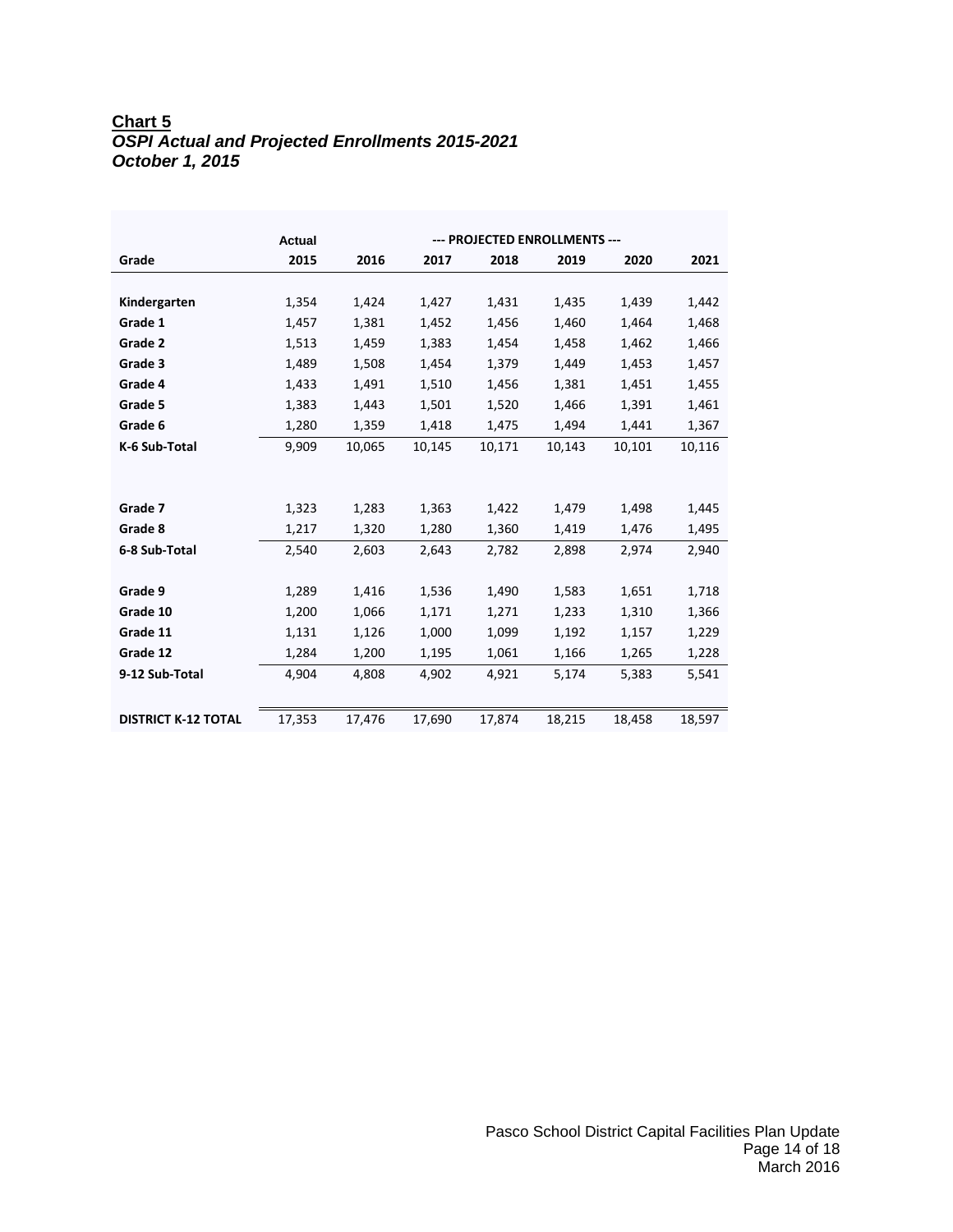# **Chart 6** *2021 Needed Student Capacity*

|                     | <b>Permanent</b><br>Capacity<br>2016 | <b>Forecast</b><br><b>Enrollment</b><br>2021 | <b>Needed</b><br>Capacity<br>2021 |
|---------------------|--------------------------------------|----------------------------------------------|-----------------------------------|
| Elementary (K-6)    | 7,735                                | 10,116                                       | 2,381                             |
| <b>Middle (7-8)</b> | 2,814                                | 2,940                                        | 126                               |
| <b>High (9-12)</b>  | 3,931                                | 5,541                                        | 1,610                             |

"*Permanent Capacity"* is the 2016 brick and mortar teaching stations from the state report, less the number of rooms necessary for specialized instruction such as Art, Music, Special Education, Technology, etc. Permanent capacity is calculated based upon the QEC recommended K-12 class sizes for high poverty and non-high poverty schools.

*"Forecast Enrollment 2021"* is based on the OSPI 2016 six-year enrollment forecast. This forecast is updated annually.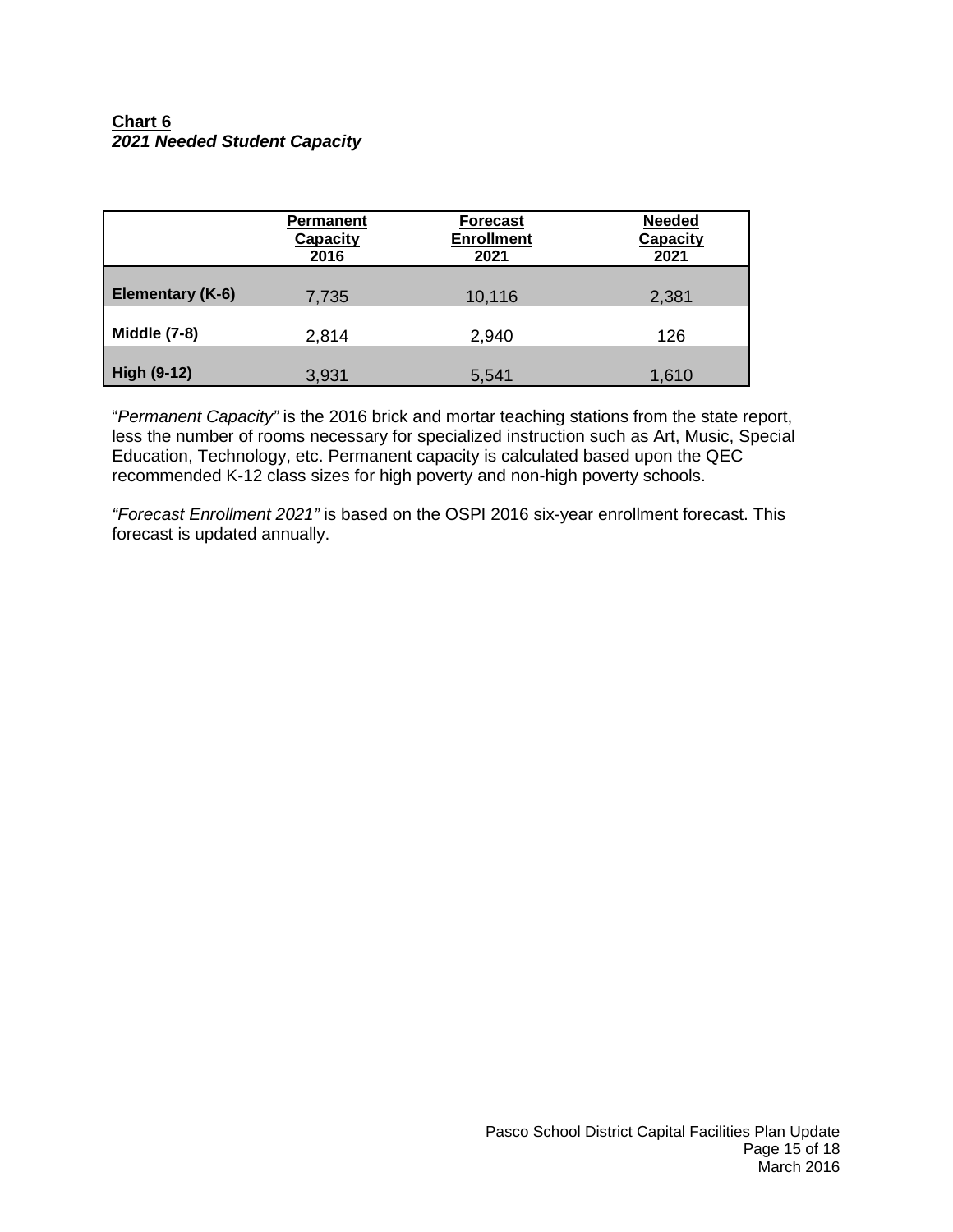| <b>Necessary Facility</b><br><b>Improvements</b>                | <b>Estimated</b><br><b>Additional Capacity</b>         | <b>Estimated</b><br><b>Total Cost</b> |
|-----------------------------------------------------------------|--------------------------------------------------------|---------------------------------------|
|                                                                 | <b>REMAINING 2013 BOND PROJECT ESTIMATES</b>           |                                       |
| New Horizons High School<br>Relocation                          | 200                                                    | \$4,100,000                           |
| Pasco High School Science<br><b>Classrooms and Improvements</b> | 100                                                    | \$5,400,000                           |
| <b>Other School Site</b><br>Improvements                        |                                                        | \$3,930,000                           |
| <b>Total Remaining 2013</b><br><b>Bond Projects</b>             | 300                                                    | \$13,430,000                          |
| <b>CONDITIONED ON FUTURE BOND AND STATE ASSISTANCE</b>          | <b>ESTIMATED PERMANENT IMPROVEMENTS &amp; CAPACITY</b> |                                       |
|                                                                 | <b>Phase 1</b>                                         |                                       |
| New Elementary School #16                                       | 600                                                    | \$28,500,000                          |
| New Elementary School #17                                       | 600                                                    | \$29,700,000                          |
| Stevens MS Replacement and<br>Expansion                         | 375                                                    | \$69,000,000                          |
| <b>CHS Expansion</b>                                            | 400                                                    | \$11,100,000                          |
| <b>Curie ES Expansion</b>                                       | 80                                                     | \$1,800,000                           |
| Land Acquisition (160 acres)                                    |                                                        | \$6,400,000                           |
| <b>Support Services Expansion</b><br>and Capital Improvements   |                                                        | \$2,810,000                           |
| Capital Improvements for<br>Safety and Health                   |                                                        | \$6,259,000                           |
| <b>Total Permanent Capacity</b>                                 | 2,055                                                  | \$155,569,000                         |
| <b>CONDITIONED ON FUTURE BOND AND STATE ASSISTANCE</b>          | <b>ESTIMATED PERMANENT IMPROVEMENTS &amp; CAPACITY</b> |                                       |
|                                                                 | <b>Phase 2</b>                                         |                                       |
| New Elementary School #18                                       | 600                                                    | \$30,900,000                          |
| New Elementary School #19                                       | 600                                                    | \$32,200,000                          |
| <b>Total Permanent Capacity</b>                                 | 1,200                                                  | \$63,100,000                          |
|                                                                 | TEMPORARY CAPACITY IMPROVEMENTS                        |                                       |
| 18 Portable ES Classrooms                                       | 378                                                    | \$2,900,000                           |
| 18 Portable HS Classrooms                                       | 414                                                    | \$2,900,000                           |
| <b>Total</b>                                                    | 792                                                    | \$5,800,000                           |
|                                                                 |                                                        |                                       |
| <b>TOTALS</b>                                                   | 4,347                                                  | \$237,899,000                         |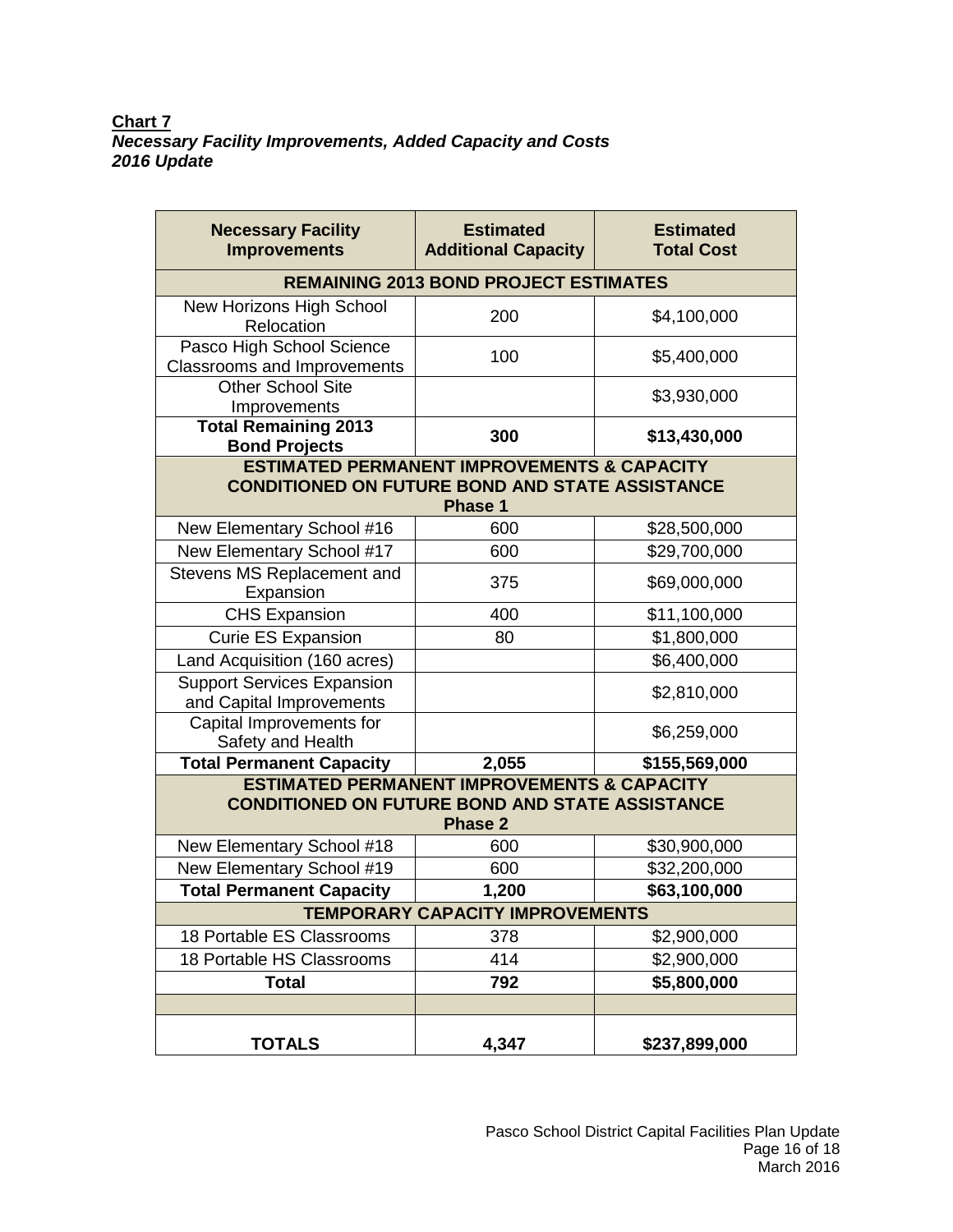# **Chart 8** *Capital Facilities Financing Plan Project Estimates*

| <b>Project Estimates</b>                    |                   |              |              |                    |                                             |                        |  |
|---------------------------------------------|-------------------|--------------|--------------|--------------------|---------------------------------------------|------------------------|--|
|                                             |                   |              |              |                    | <b>Source of Funding</b>                    |                        |  |
| Project                                     | Added<br>Capacity | Est.<br>Cost | <b>Bonds</b> | <b>State Match</b> | Impact/<br><b>Mitigation</b><br><b>Fees</b> | General<br><b>Fund</b> |  |
| New Horizons HS<br>Relocation               | 200               | \$4,100,000  | \$4,100,000  | 0                  | 0                                           | 0                      |  |
| Pasco High School<br>Science Rooms & Imp.   | 100               | \$5,400,000  | \$2,700,000  | \$2,700,000        | 0                                           | $\Omega$               |  |
| Other Site<br>Improvements                  | <b>NA</b>         | \$3,930,000  | \$3,930,000  |                    |                                             |                        |  |
| Elementary #16                              | 600               | \$28,500,000 | \$14,300,000 | \$13,800,000       | \$400,000                                   | 0                      |  |
| Elementary #17                              | 600               | \$29,700,000 | \$15,800,000 | \$13,700,000       | \$200,000                                   | 0                      |  |
| <b>Stevens MS Replace</b><br>and Expand     | 375               | \$69,000,000 | \$32,000,000 | \$37,000,000       | 0                                           | 0                      |  |
| Chiawana HS<br>Expansion                    | 400               | \$11,100,000 | \$6,000,000  | \$5,100,000        | 0                                           | 0                      |  |
| Curie ES Expansion                          | 80                | \$1,800,000  | 1,800,000    | 0                  | $\Omega$                                    | $\Omega$               |  |
| Land Acquisition                            | <b>NA</b>         | \$6,400,000  | \$6,400,000  | 0                  | 0                                           | 0                      |  |
| <b>Support Services</b><br>Expansion        | <b>NA</b>         | \$2,810,000  | \$1,405,000  | 0                  | $\mathbf 0$                                 | \$1,405,000            |  |
| Capital Improvements<br>for Safety & Health | <b>NA</b>         | \$6,259,000  | \$5,000,000  | 0                  | 0                                           | \$1,259,000            |  |
| Portable Classrooms                         | 700               | \$5,800,000  | $\Omega$     | $\Omega$           | \$4,500,000                                 | \$1,300,000            |  |
| Elementary #18                              | 600               | \$30,900,000 | \$17,000,000 | \$13,900,000       | 0                                           | 0                      |  |
| Elementary #19                              | 600               | \$32,200,000 | \$18,300,000 | \$13,900,000       | $\mathbf 0$                                 | 0                      |  |

- \* This number is an estimate of state match and is subject to verification by OSPI.
- \*\* This number is an estimate that assumes housing development will occur at a rate estimated by growth projections.
- **ESUTTATED By SECTION IS A THEORY OF STATE STATES.**<br>\*\*\* This amount is less than the other similar elementary school because the district already owned the land and had already completed much of the architectural and engineering work in preparation for shovel ready construction when the bond passed.